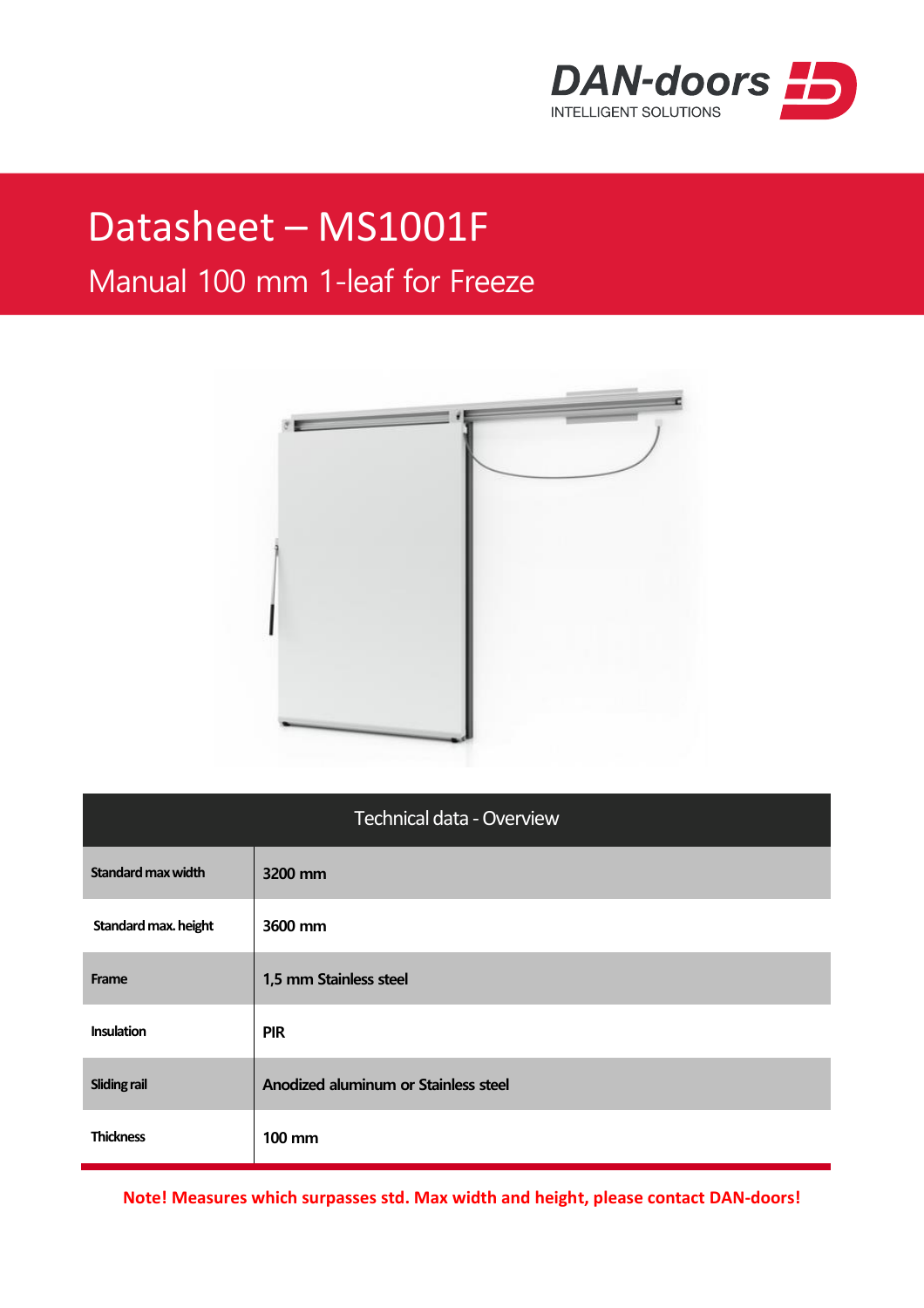

| <b>Components</b>    | Material/description                                                                                                                                                                                                                                                                                                                                                                                                                                                                |
|----------------------|-------------------------------------------------------------------------------------------------------------------------------------------------------------------------------------------------------------------------------------------------------------------------------------------------------------------------------------------------------------------------------------------------------------------------------------------------------------------------------------|
| Door leaf material   | 1.0 mm Stainless steel AISI304<br>1.0 mm White PVC (Food safe)<br>If you want other surfaces, please contact DAN-doors                                                                                                                                                                                                                                                                                                                                                              |
| Frame                | 1,5 mm Stainless steel AISI 304<br>Frame is always insulated                                                                                                                                                                                                                                                                                                                                                                                                                        |
| <b>Wheels</b>        | Wheels in POM or Stainless steel (64 mm or 80 mm)<br>Brackets, stud bolt, washer and nuts in Stainless steel                                                                                                                                                                                                                                                                                                                                                                        |
| <b>Recess</b>        | Sliding rail is supplied with recess blocks to ensure hermetic dosing towards frame and<br>floor.                                                                                                                                                                                                                                                                                                                                                                                   |
| <b>Gaskets</b>       | Quality gaskets approved for use in the food industry. The gaskets are fitted into<br>anodized aluminum profiles.                                                                                                                                                                                                                                                                                                                                                                   |
| Handle               | Frontside – Solid stainless steel handle fitted, on the edge of the door leaf.<br>Backside - Flush fitted stainless steel handle in a nylon holder.<br>٠                                                                                                                                                                                                                                                                                                                            |
| <b>Bottom guides</b> | The bottom guide rail and the bottom guides are manufactured in salt water resistant<br>anodized aluminum. The bottom guides are supplied with solid nylon bushes.                                                                                                                                                                                                                                                                                                                  |
| <b>Heating</b>       | Supplied with heating cables in frame/threshold and door leaf.<br>The door can also be supplied without threshold, but with extra heating in the door<br>leaf<br>The heating cables are mounted in alu. profiles with gaskets.<br>The heating cables are terminated in a connection box for connection to a 230 V / 50<br>Hz supply. (Other voltages is also possible) Power consumption á meter is approx 30<br>W.<br>Heating in the floor around the door, is always recommended. |

DAN-doors a-s Tlf.: +45 87 93 87 00 dd@dan-doors.dk

www.dan-doors.dk